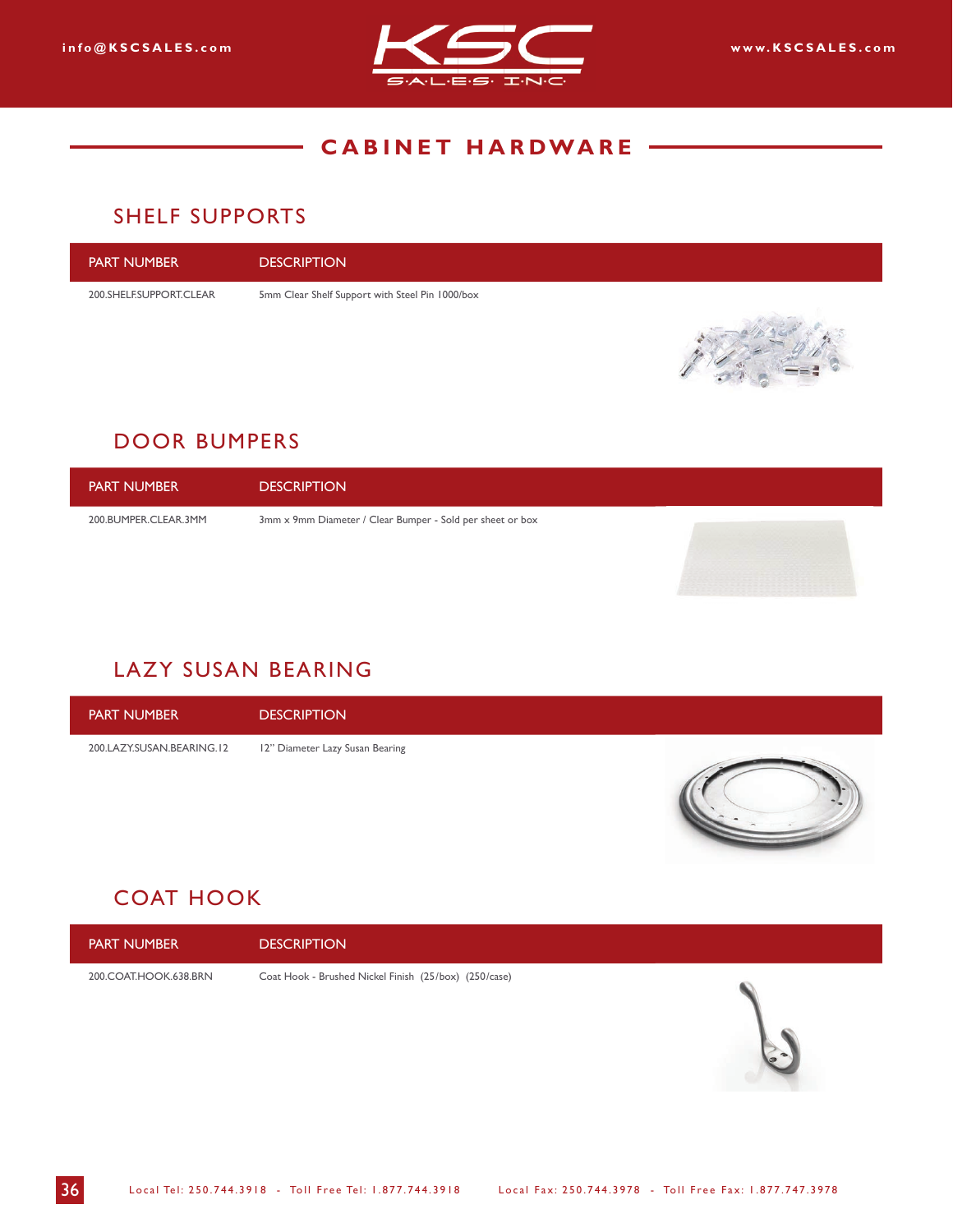

#### WRAP AROUND PULL

| <b>PART NUMBER</b> | <b>DESCRIPTION</b> |  |
|--------------------|--------------------|--|
| 300.1.40.4         | I-I/2" Tab Pull    |  |
| 300.1.75.4         | 3" Tab Pull        |  |
|                    |                    |  |

Finish: SM (Silver Matte) to match aluminum frame glass door profiles.



# MACHINE SCREWS

| <b>PART NUMBER</b> | <b>DESCRIPTION</b>                   |                                                                              |
|--------------------|--------------------------------------|------------------------------------------------------------------------------|
| 200.83238          | 3/8" x 8-32 Machine Screws 250/pk    |                                                                              |
| 200.83212          | 1/2" x 8-32 Machine Screws 250/pk    |                                                                              |
| 200.83258          | $5/8$ " x 8-32 Machine Screws 250/pk |                                                                              |
| 200.83234          | 3/4" x 8-32 Machine Screws 250/pk    |                                                                              |
| 200.83278          | $7/8$ " x 8-32 Machine Screws 250/pk |                                                                              |
| 200.8321           | I" x 8-32 Machine Screws 250/pk      |                                                                              |
| 200.832118         | I-I/8" x 8-32 Machine Screws 250/pk  |                                                                              |
| 200.832114         | I-I/4" x 8-32 Machine Screws 250/pk  | KSC Sales Jac.<br>918 - Tal Free: 1-837-744-3<br>978 - Tal Free: 1-877-747-3 |
| 200.832138         | I-3/8" x 8-32 Machine Screws 250/pk  | SIZE:#8-32X1"                                                                |
| 200.832112         | I-I/2" x 8-32 Machine Screws 250/pk  | QTY: 250 PCS/BAG                                                             |
| 200.832158         | I-5/8" x 8-32 Machine Screws 250/pk  |                                                                              |
| 200.832134         | 1-3/4" x 8-32 Machine Screws 250/pk  |                                                                              |
| 200.8322           | 2" X 8-32 Break Away Screws 250/pk   |                                                                              |
|                    |                                      |                                                                              |

Knob screws in all common lengths. Conveniently packaged and in stock for immediate shipment. Robertson square drive head.

# CORNER BRACE

PART NUMBER DESCRIPTION

200.LBRAKET.22MM Corner Brace - 22mm x 22mm - Zinc Plated (500/box)

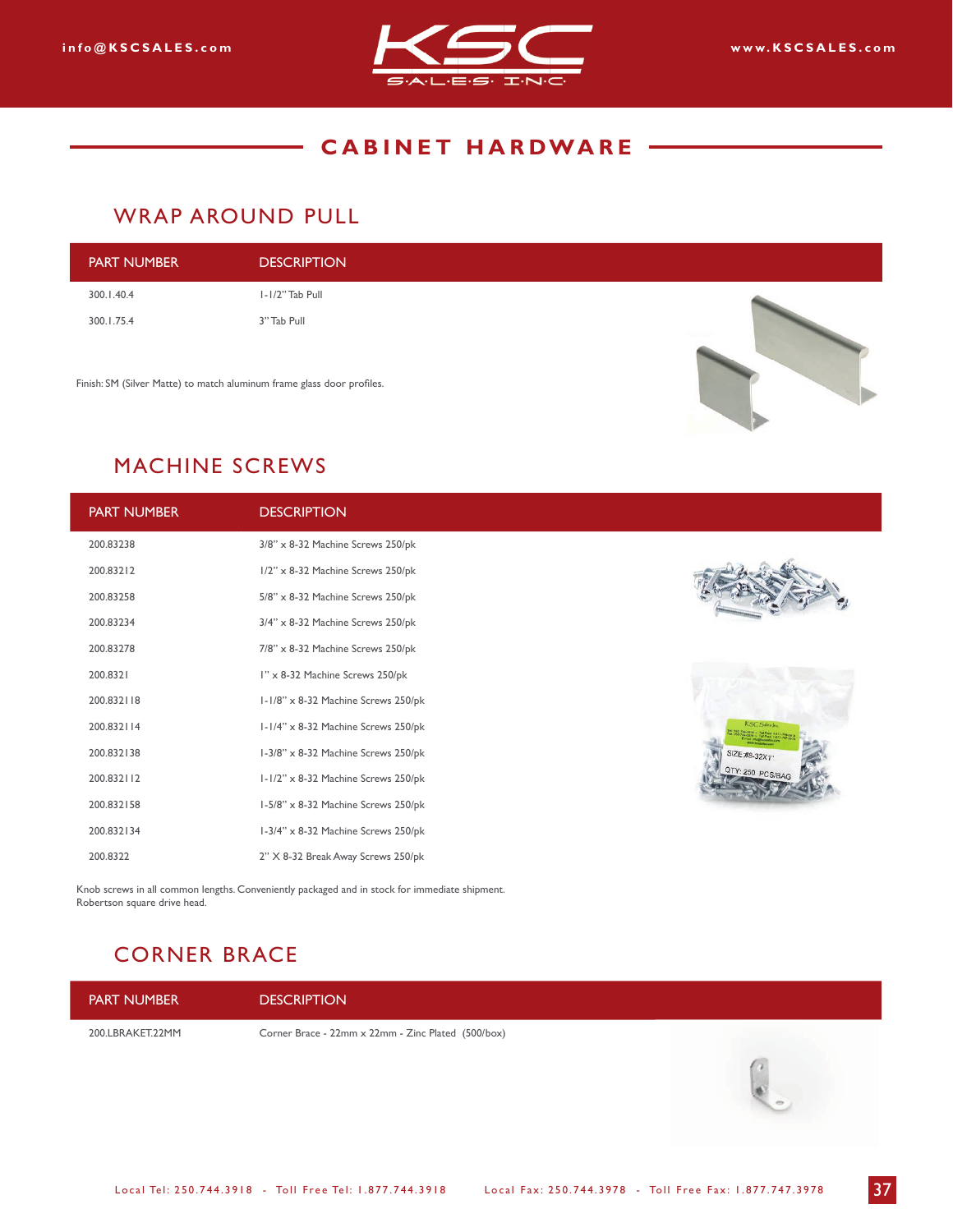

## LIFT STAY - PULL DOWN TO CLOSE

| <b>PART NUMBER</b>                | <b>DESCRIPTION</b>                                                         |                   |
|-----------------------------------|----------------------------------------------------------------------------|-------------------|
| 200.LIFT.STAY.RANDOM.STOP         | Lift Stay / No Assist Pull Down to Close / Random Stop (10/box) (100/case) |                   |
|                                   |                                                                            | $\leftrightarrow$ |
| Universal - works left and right. |                                                                            |                   |

## SOFT DOWN STAYS

| <b>PART NUMBER</b> | <b>DESCRIPTION</b>                  |  |
|--------------------|-------------------------------------|--|
| 300.NSDX35-L       | NSDX-35-L Left Hand Soft Down Stay  |  |
| 300.NSDX35-R       | NSDX-35-R Right Hand Soft Down Stay |  |

Adjustable soft down stay. Opening angle adjusts from 80° to 100° 1-stay per package. Zinc finish.



୭

# COVER CAPS

| <b>PART NUMBER</b>  | <b>DESCRIPTION</b>                                                            |                             |
|---------------------|-------------------------------------------------------------------------------|-----------------------------|
| 200.FC.WHITE.16     | 16mm Diameter / White / Self Adhesive (88/sheet) (880/pack)                   |                             |
| 200 FC WHITE 20     | 20mm Diameter / White / Self Adhesive (54/sheet) (540/pack)                   | 22223333<br><b>BOBDDDDD</b> |
| 200 FC MAPLEMEL 16  | 16mm Diameter / Maple Melamine / Self Adhesive (88/sheet) (880/pack)          | 80000000<br>                |
| 200.FC.CHOC.PEAR.16 | 16mm Diameter / Chocolate Pear Melamine / Self Adhesive (88/sheet) (880/pack) |                             |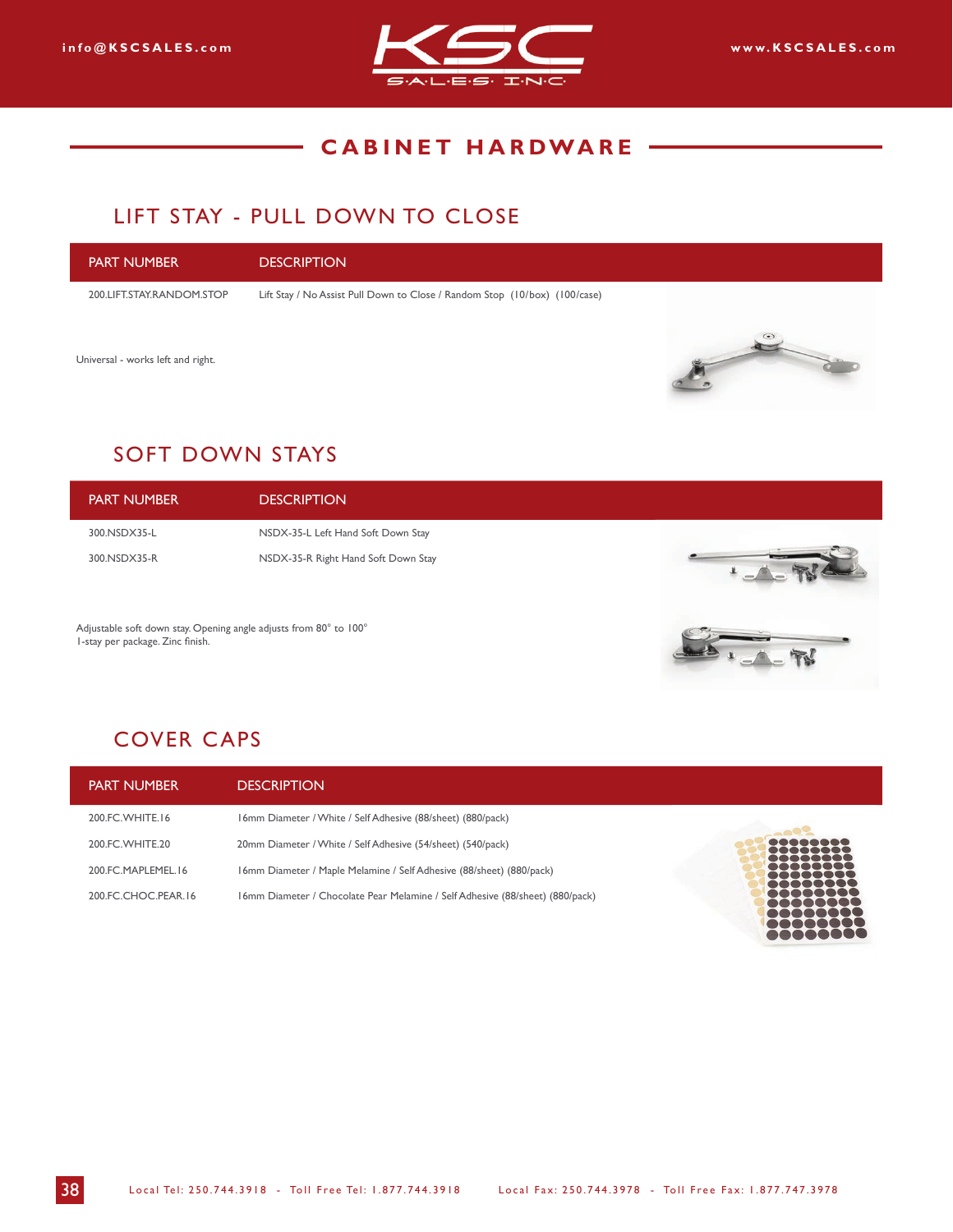

### MAGNETIC CATCH

# PART NUMBER DESCRIPTION 200.MAGNETIC.CATCH.SINGLE.WHITE Magnetic Catch with Strike Plate / White (100/box) (1000/case) 200.MAGNETIC.CATCH.SINGLE.BROWN Magnetic Catch with Strike Plate / Brown (100/box) (1000/case)

## LEG LEVELER

PART NUMBER DESCRIPTION 200.LEG.GLIDE.28MM 28mm Diameter Black Nylon Castor with 1/4" x 3/4" Bolt (100/box) (1000/case) 200.LEG.GLIDE.35MM 35mm Diameter Black Nylon Castor with 1/4" x 3/4" Bolt (100/box) (1000/case)

## PLASTUC SUPPORT BRACES

| <b>PART NUMBER</b>              | <b>DESCRIPTION</b>                                          |  |
|---------------------------------|-------------------------------------------------------------|--|
| 200 PLASTIC L.SUPPORT.SGL.WHITE | Plastic Support Braces Single / White (100/bag) (1000/case) |  |
| 200 PLASTIC L.SUPPORT.DBL.WHITE | Plastic Support Braces Double / White (100/bag) (1000/case) |  |
| 200 PLASTIC L.SUPPORT.SGL.BROWN | Plastic Support Braces Single / Brown (100/bag) (1000/case) |  |
| 200 PLASTIC L.SUPPORT.DBL.BROWN | Plastic Support Braces Double / Brown (100/bag) (1000/case) |  |
|                                 |                                                             |  |